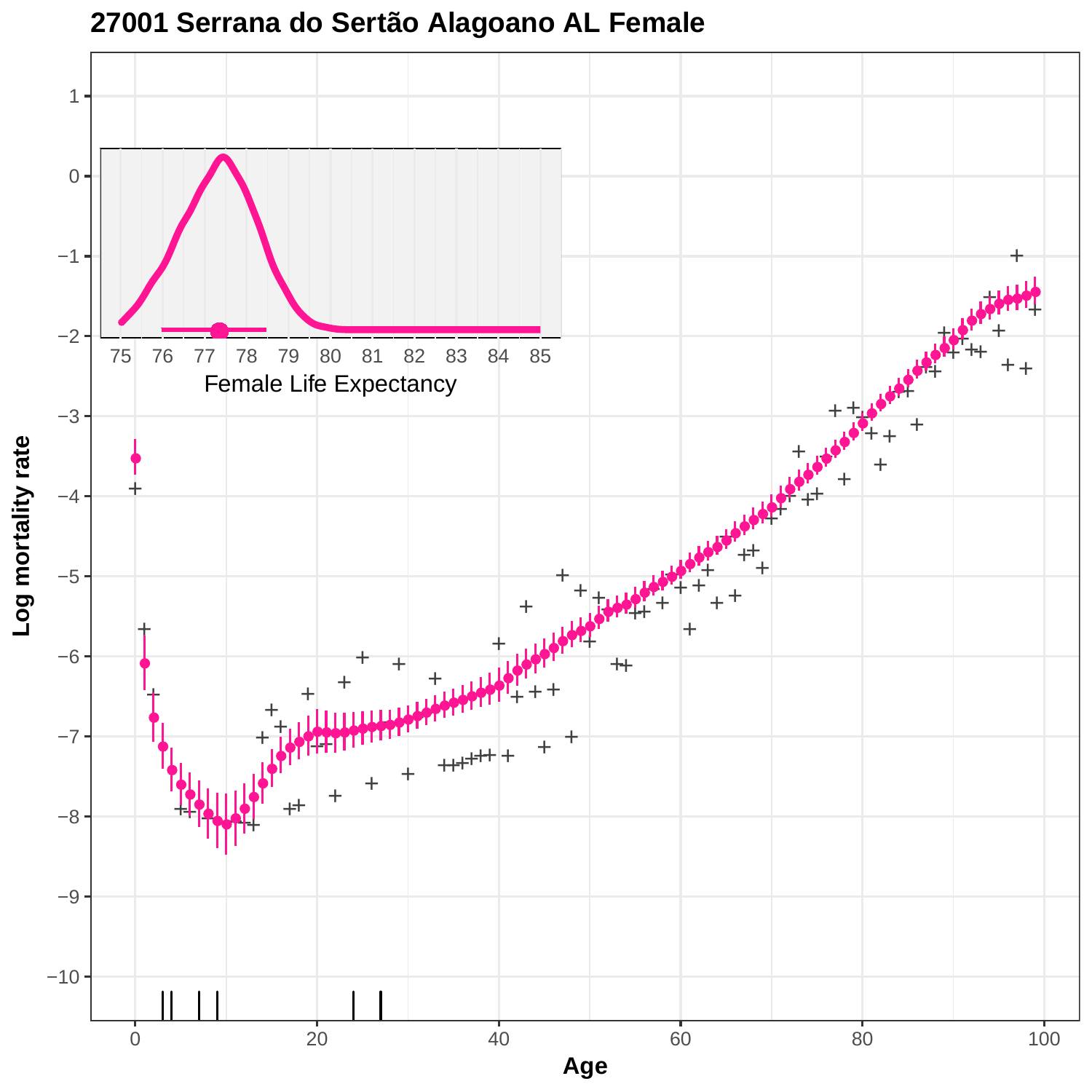

**27002 Alagoana do Sertão do São Francisco AL Female**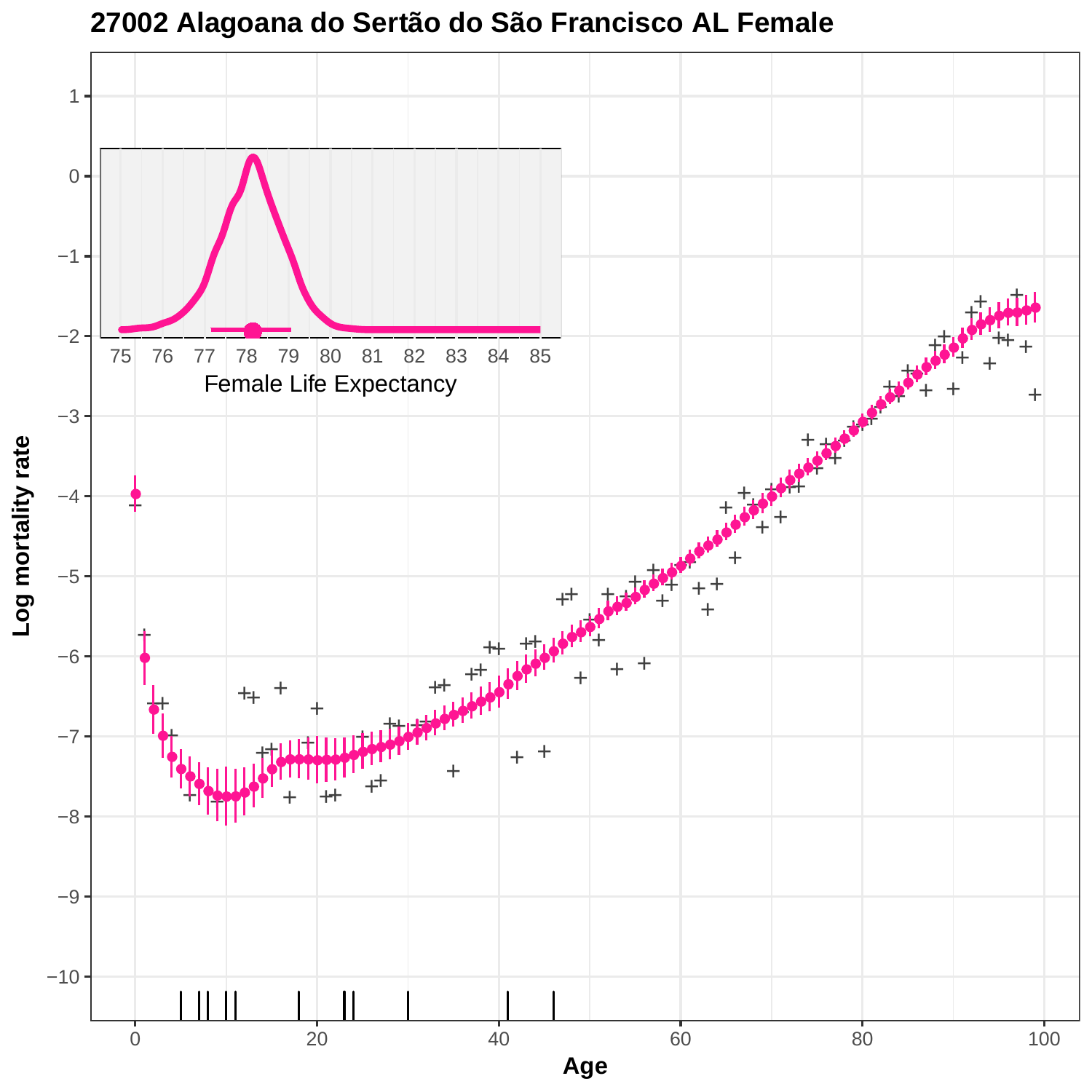

**27003 Santana do Ipanema AL Female**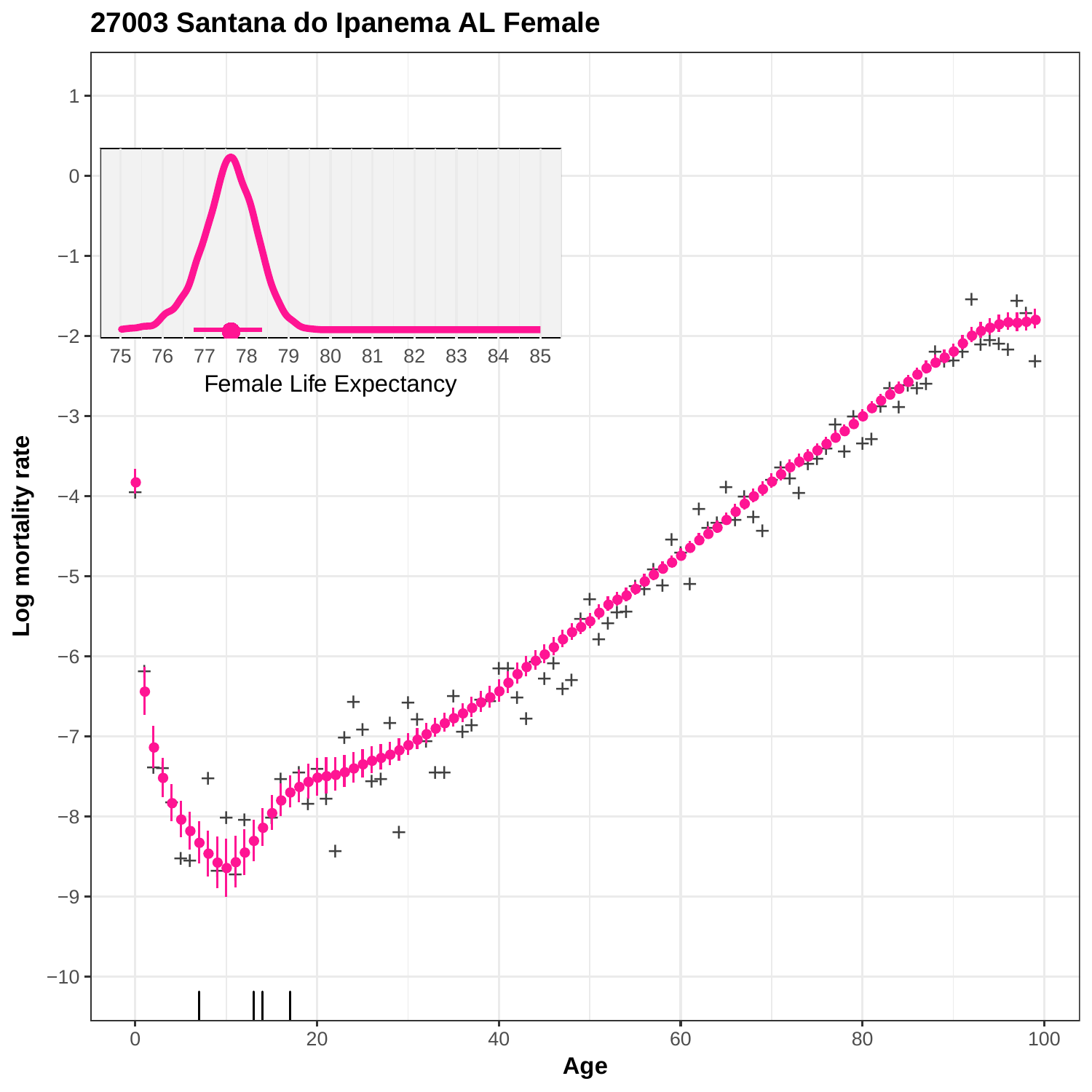

**27004 Batalha AL Female**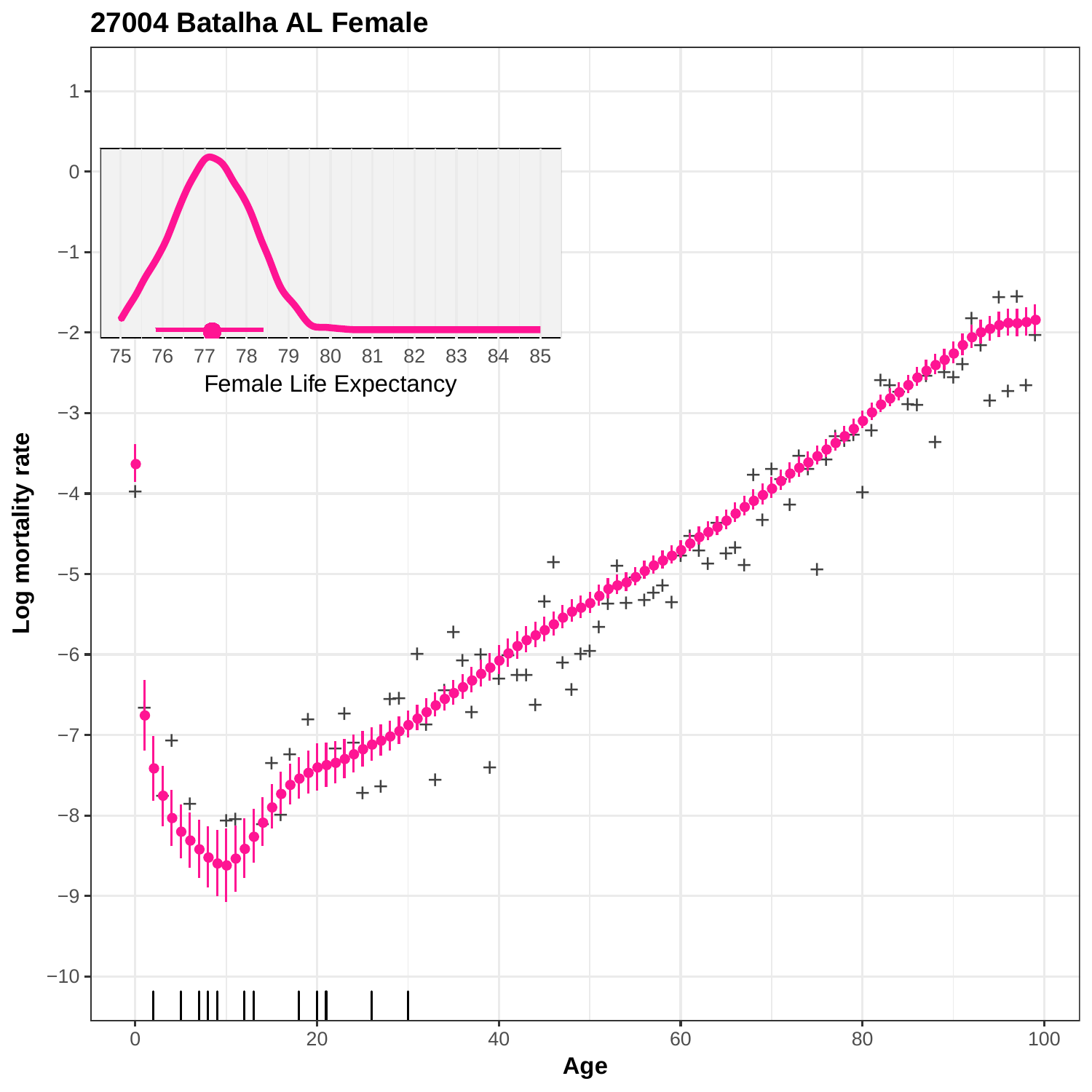

**27005 Palmeira dos Índios AL Female**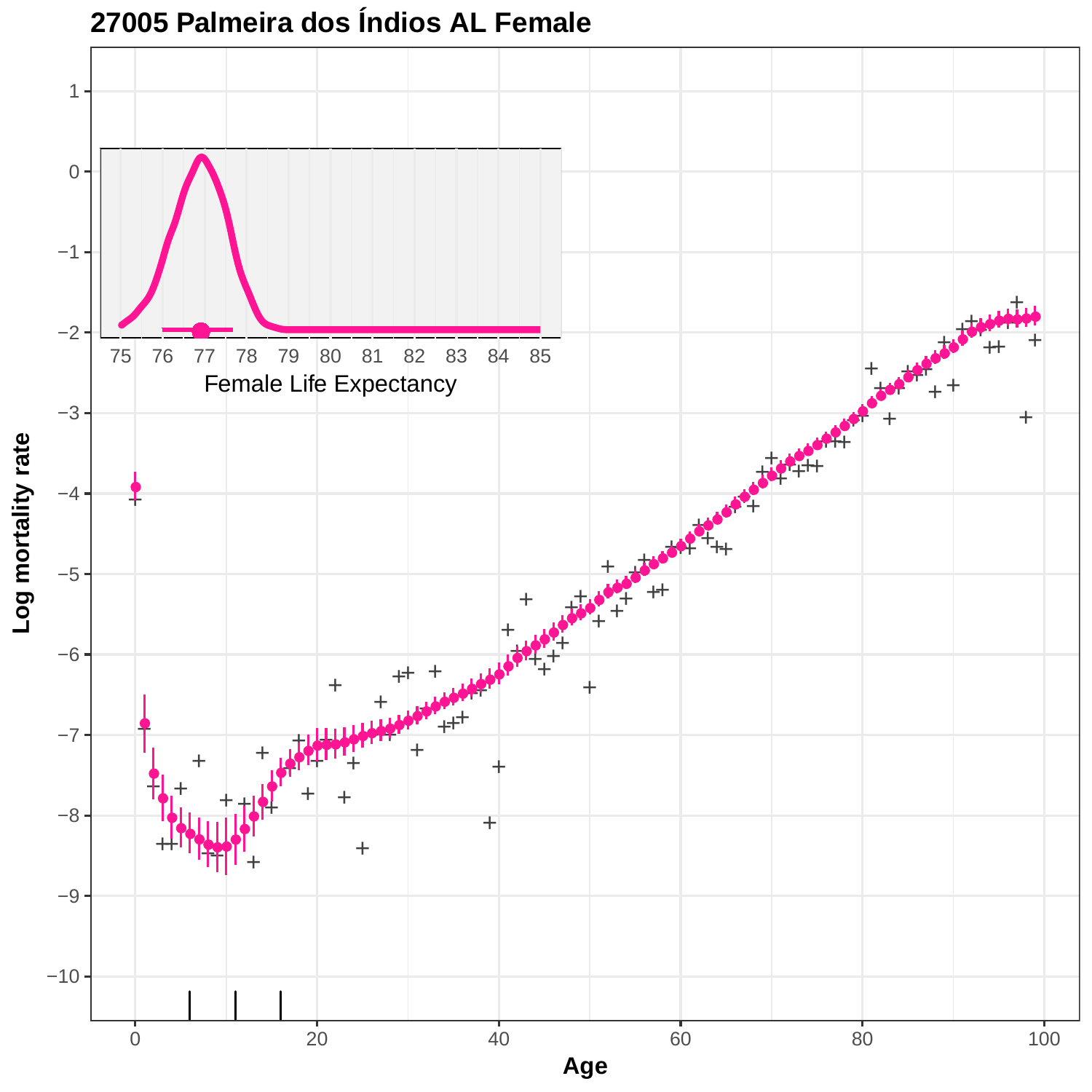

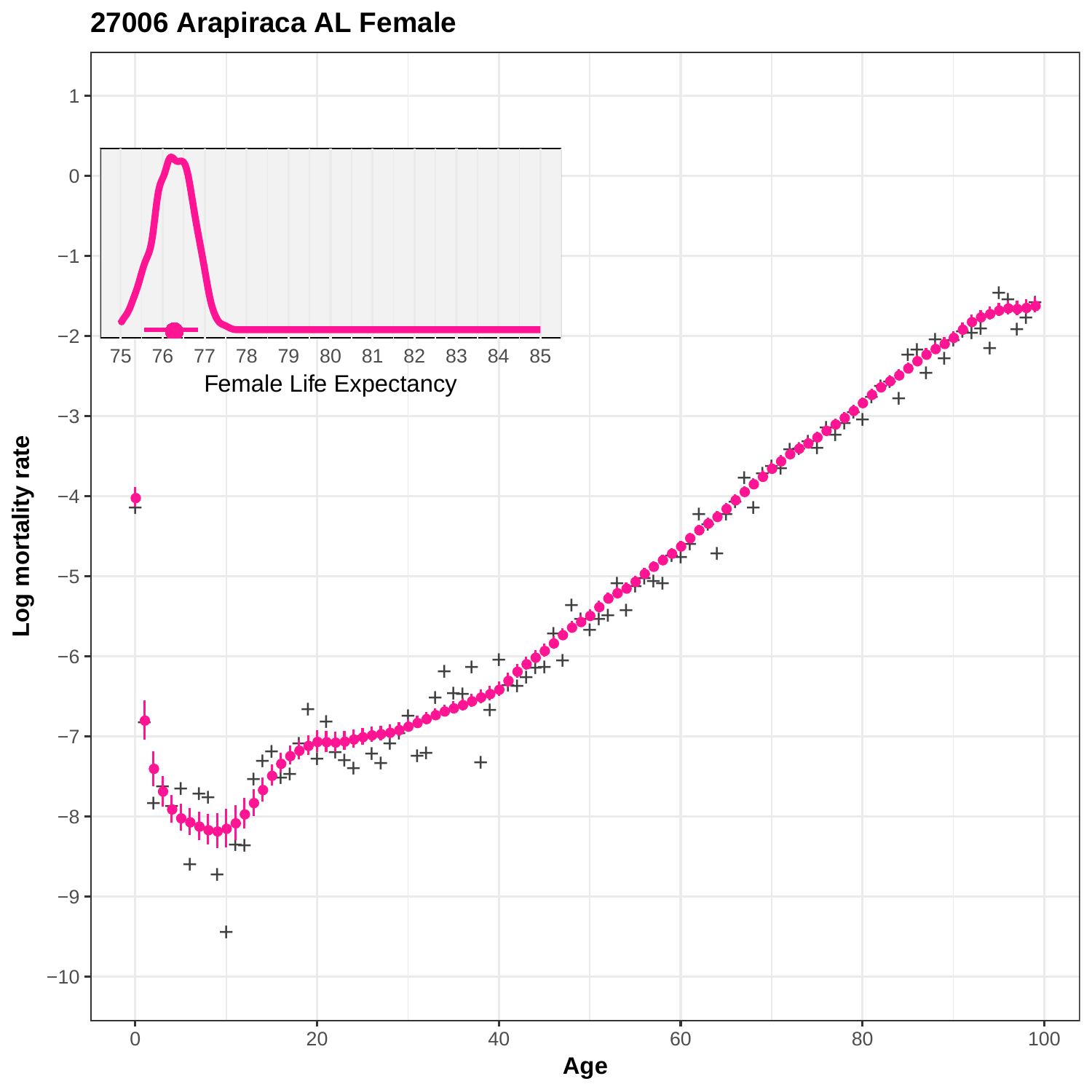## **27007 Traipu AL Female**

![](_page_6_Figure_1.jpeg)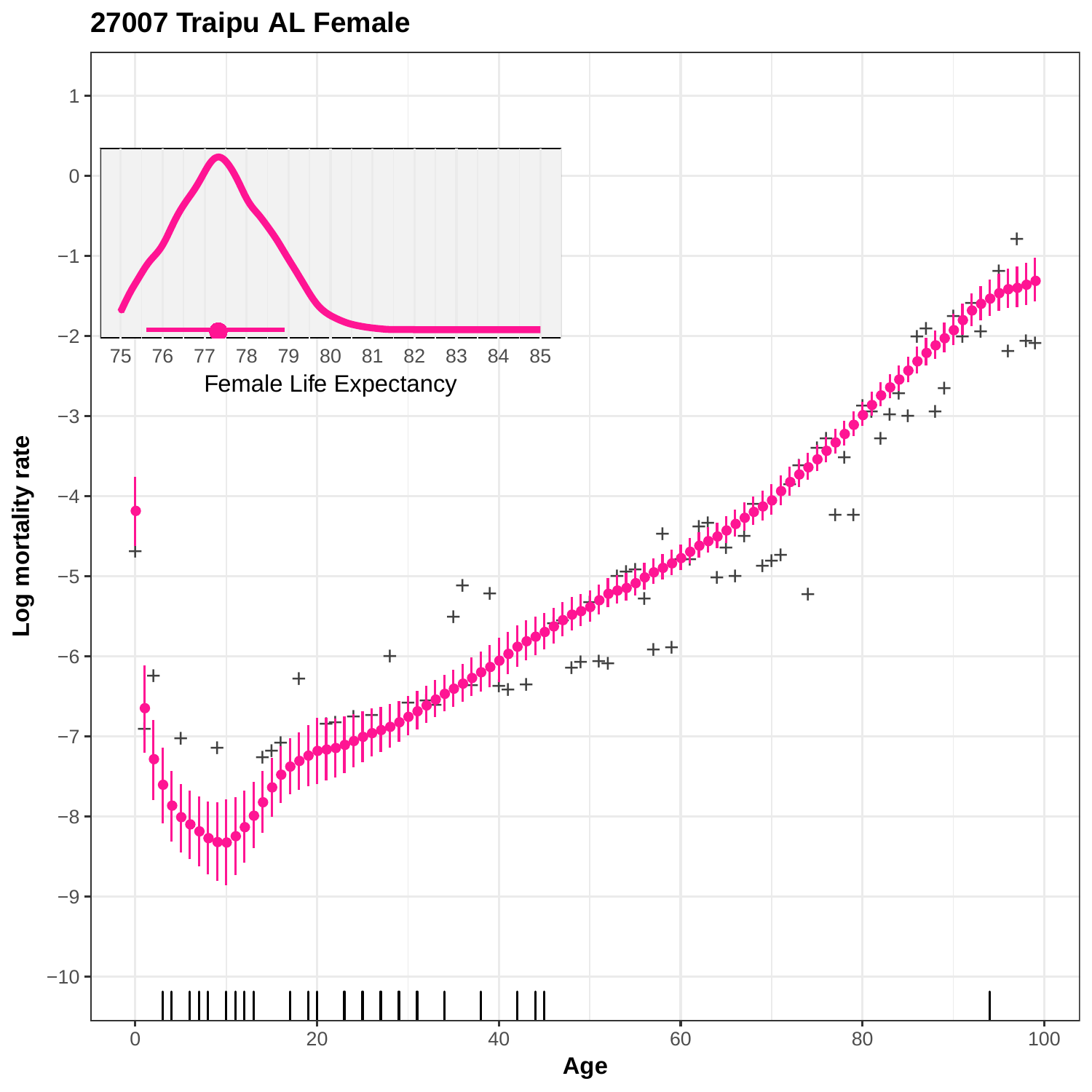![](_page_7_Figure_0.jpeg)

## **27008 Serrana dos Quilombos AL Female**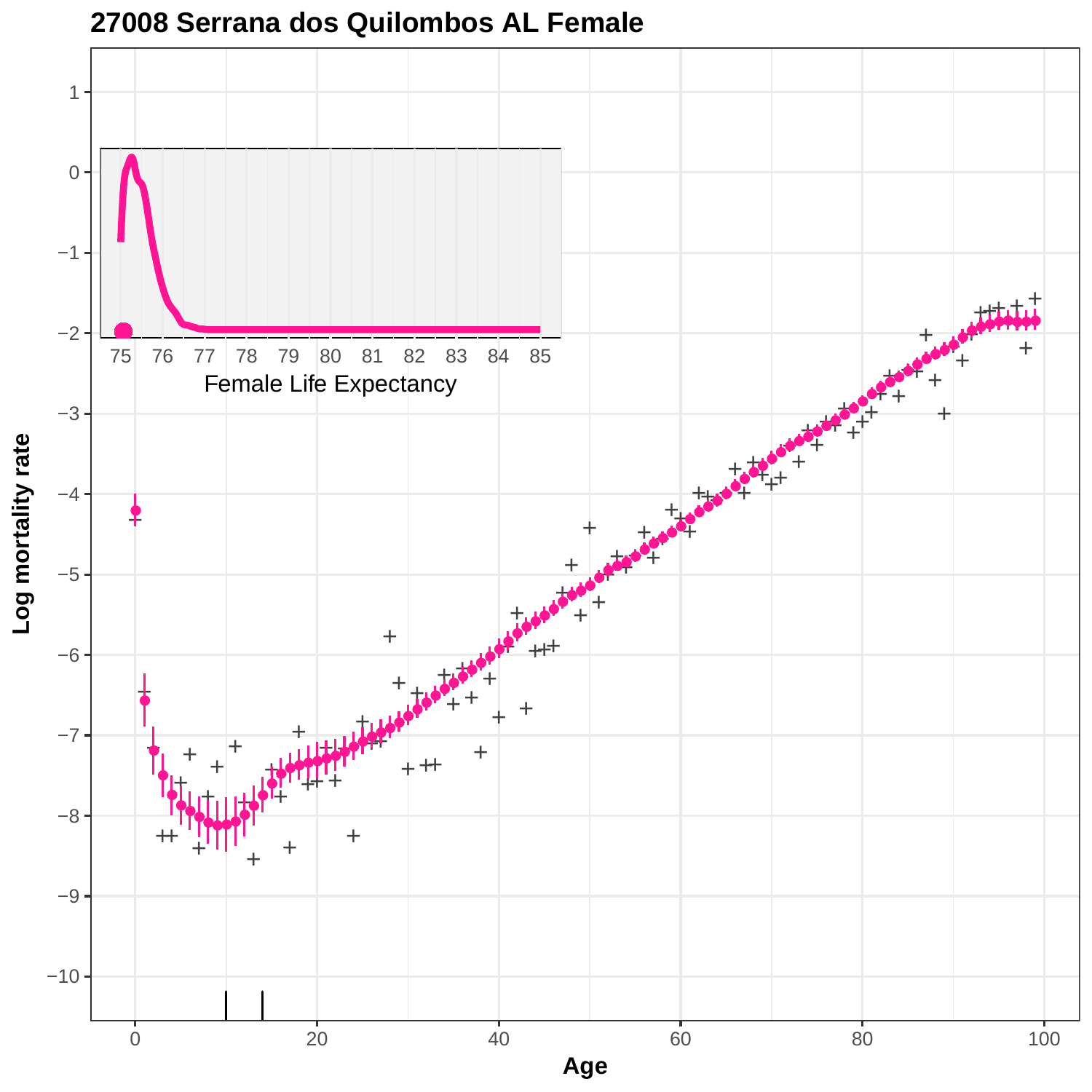![](_page_8_Figure_0.jpeg)

![](_page_8_Figure_1.jpeg)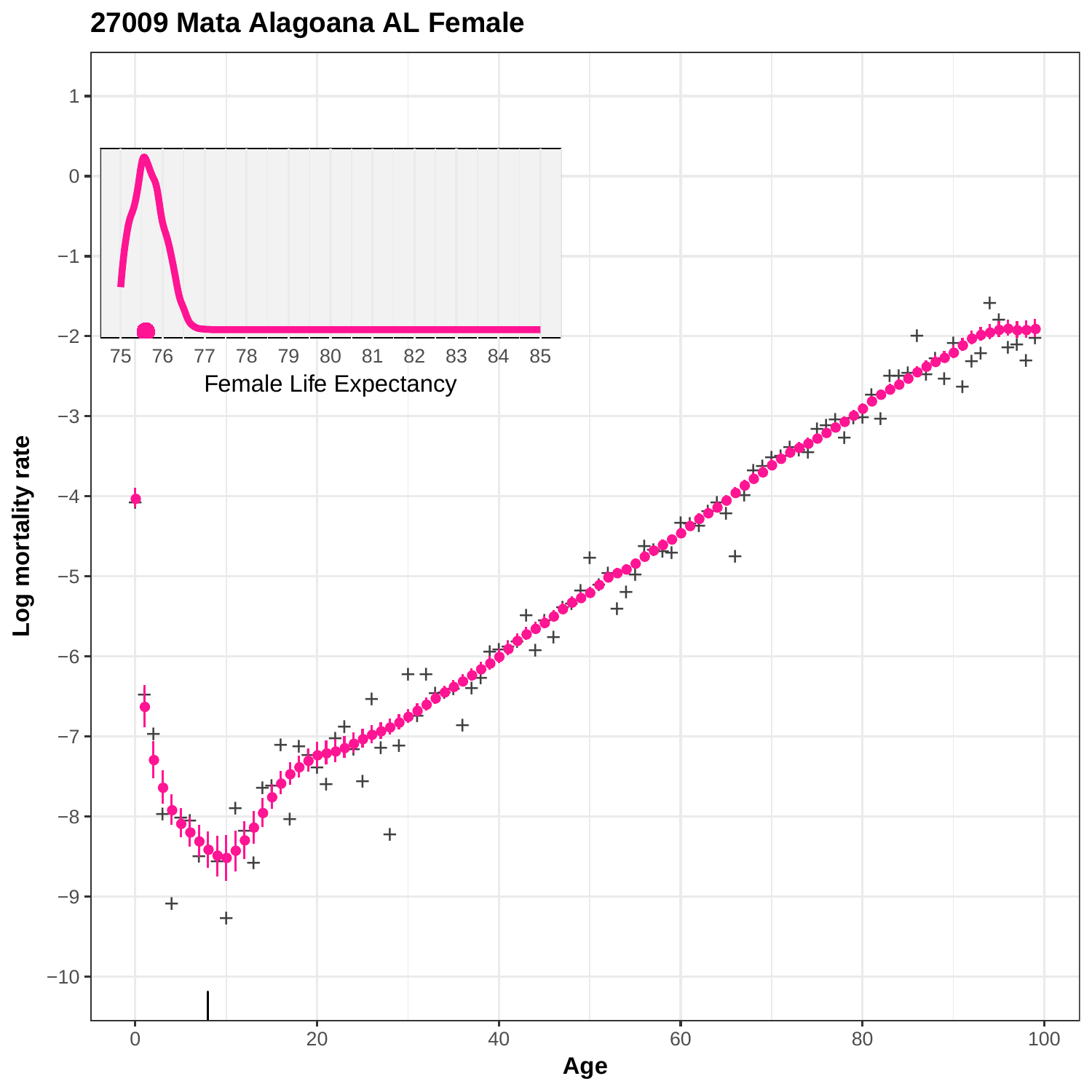![](_page_9_Figure_0.jpeg)

**27010 Litoral Norte Alagoano AL Female**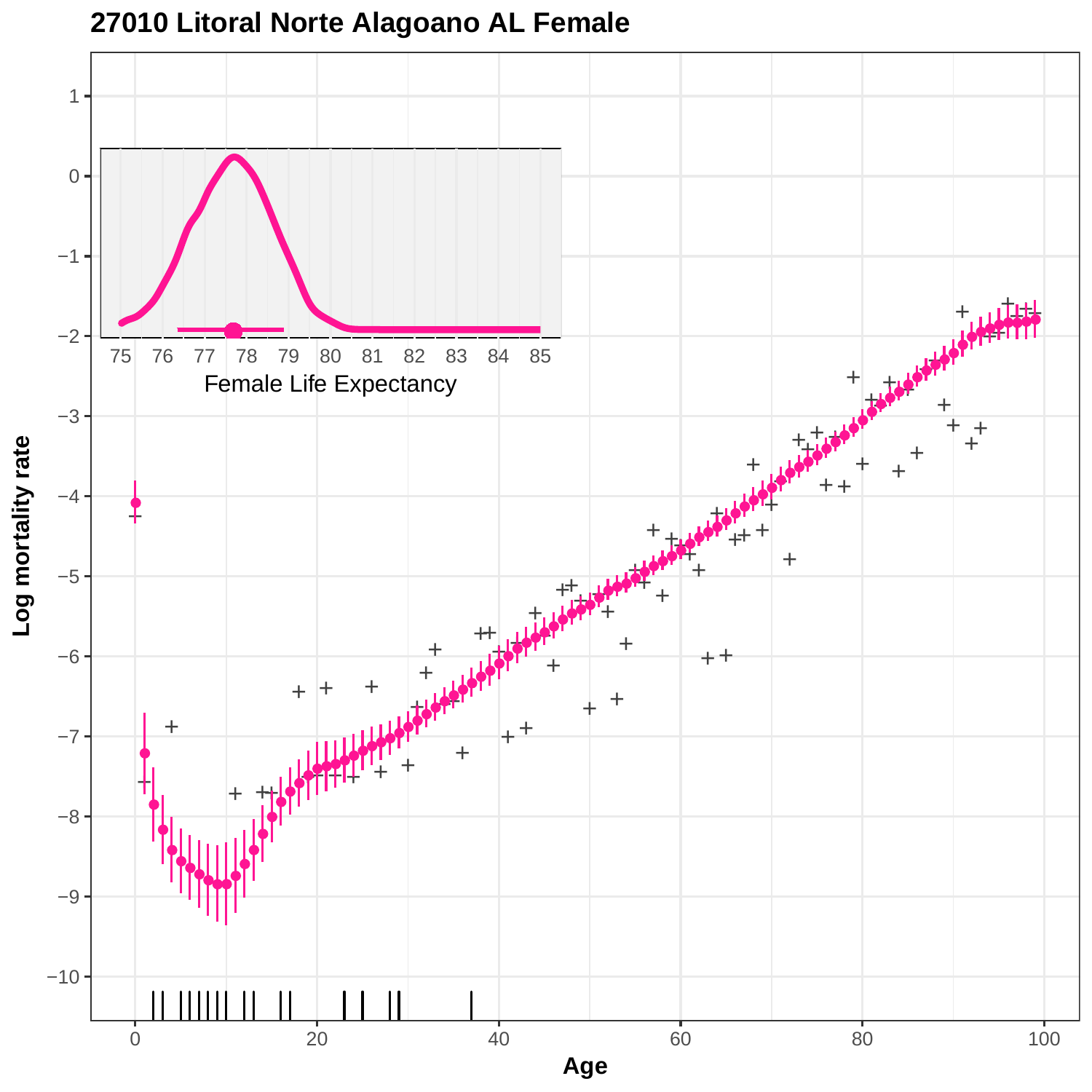![](_page_10_Figure_0.jpeg)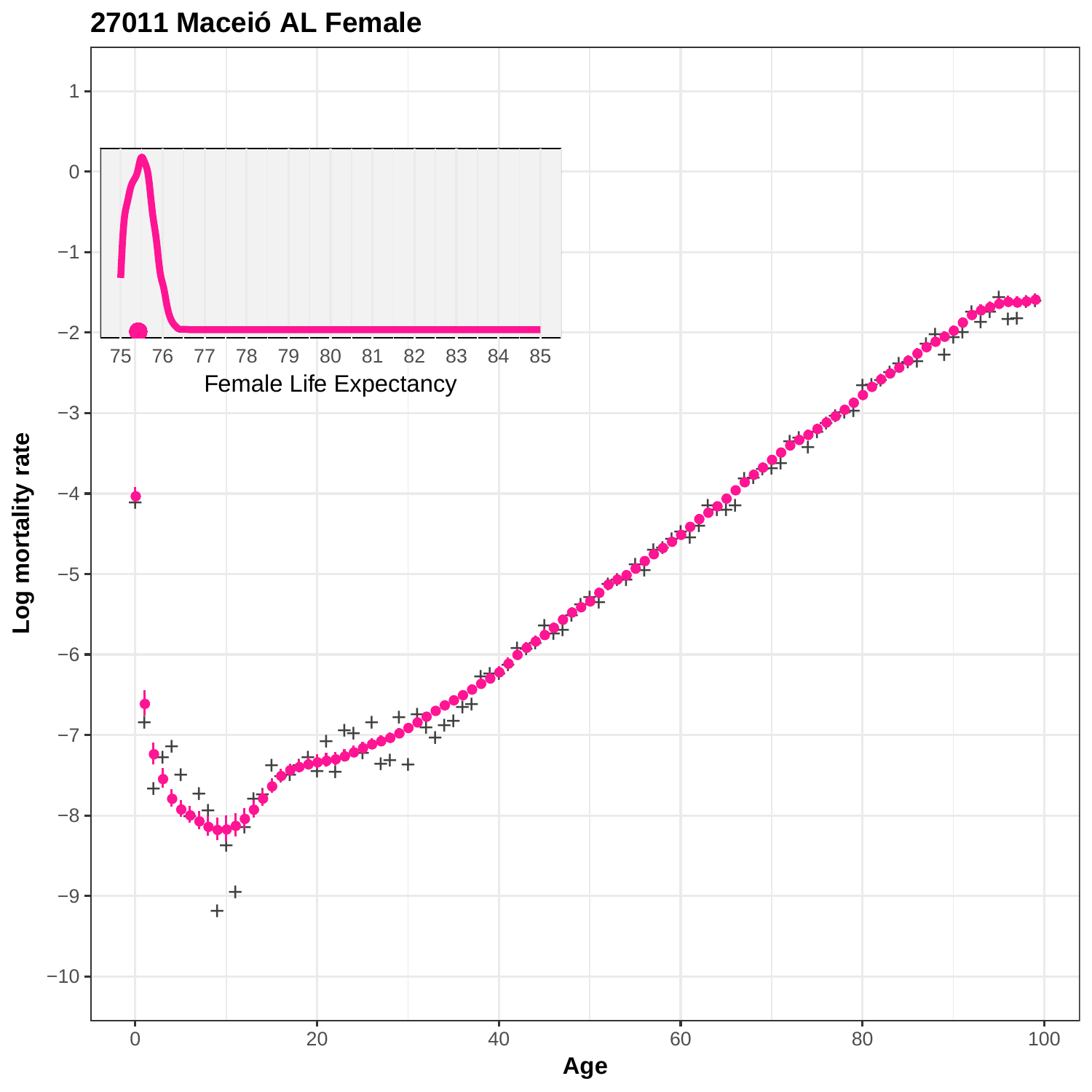![](_page_11_Figure_0.jpeg)

**27012 São Miguel dos Campos AL Female**